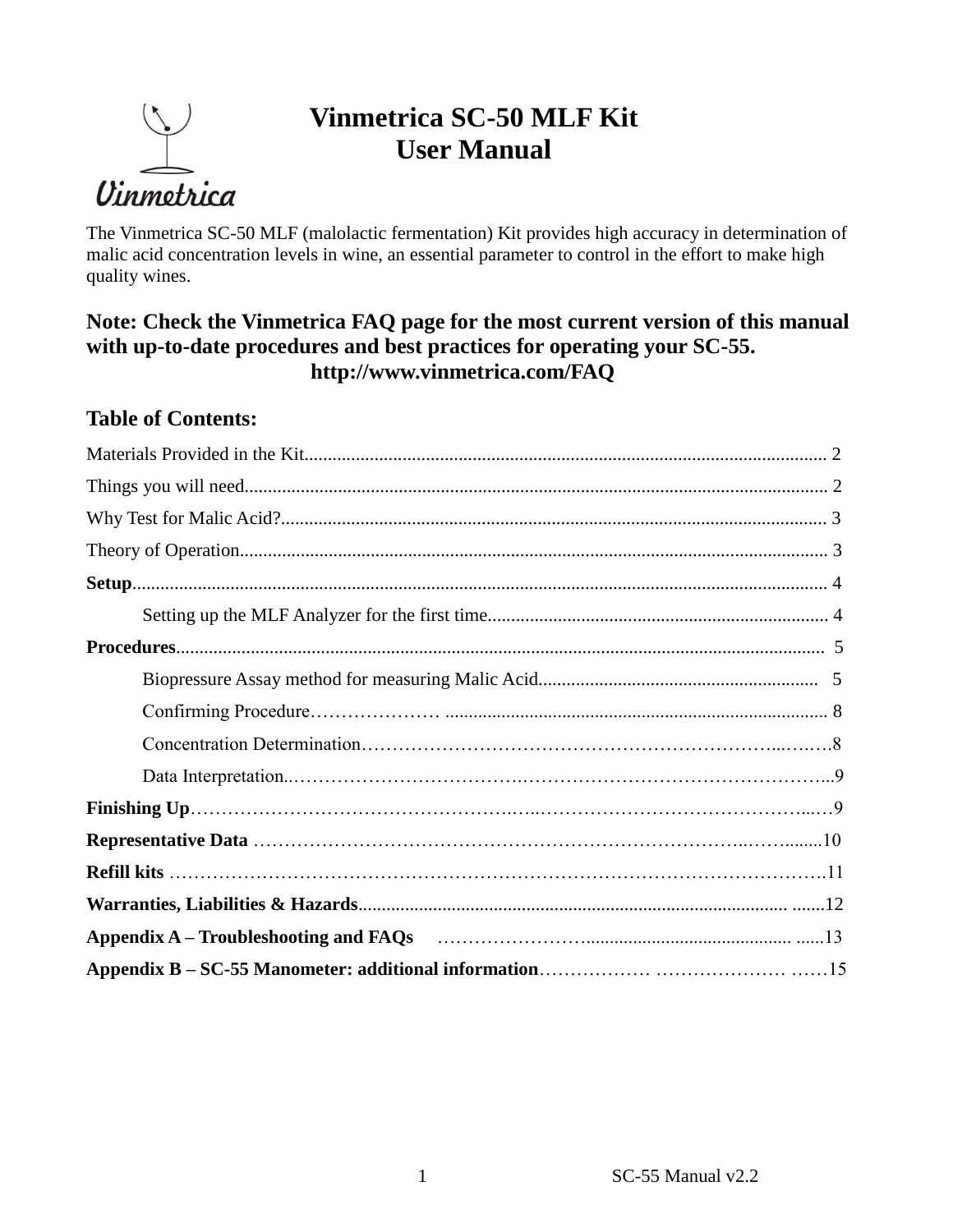# **Materials provided in the kit:**

- 1. Vinmetrica SC-55 Manometer (Part number SC-55)
- 2. Malic Reagent set:

Boost juice™ (Part Number: SC-50-4) \*\*\*Keep in Refrigerator\*\*\* Malic Acid (1M) concentrate (Part Number: SC-50-5) \*\*\*Keep in Freezer\*\*\* Malic Acid Standard Solution (0.40 g/L) (PN: SC-50-11) \*\*\*Keep in Freezer\*\*\* Malic Acid Standard Solution (0.10 g/L) (PN: SC-50-12) \*\*\*Keep in Freezer\*\*\* Malic Acid Standard Solution (0.00 g/L) (PN: SC-50-16) \*\*\*Keep in Freezer\*\*\* 3. Biopressure Agent (PN: SC-50-3-10 or -20) \*\*\*Keep in Freezer\*\*\*

- 4. Reaction vials (6)
- 5. 10 ml serological pipette
- 6. 15 ml conical tube
- 7. Plastic bulb pipette (2)
- 8. 100 mL polypropylene beaker
- 9. Plastic Scoop

#### **Things you will need:**

- 1. Distilled water (DI water), which can be found at most grocery stores (AKA purified water). It's handy to have a wash bottle for rinsing. Rinse bottle available from Vinmetrica (Part number SC-100-17)
- 2. Microwave oven, hot plate or stovetop (for boiling wine samples).
- 3. (Optional) Additional Biopressure agent for running more than 5 samples, as provided in the kit. Comes in sets of 10 (SC-50-3-10) or 20 (SC-50-3-20).
- **4.** (Optional) Additional reaction vials can be purchased in sets of 10 or 20 for running more than 5 tests at one time.



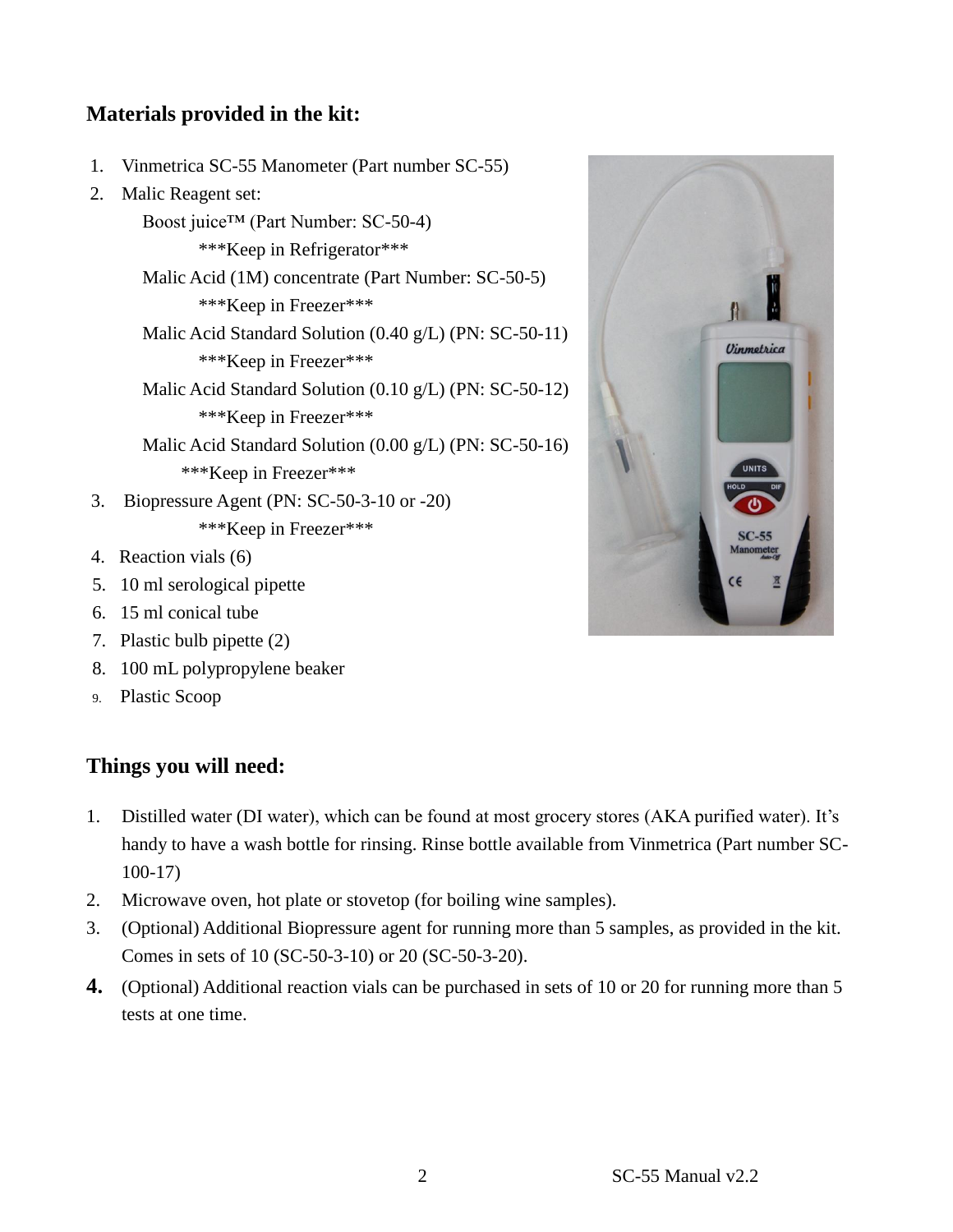#### **Why Test for Malic Acid?**

In winemaking, malolactic fermentation (MLF) converts malic acid to lactic acid, with  $CO<sub>2</sub>$ being the byproduct of the reaction. MLF, which is typically carried out in most red wines and in some white varietals, plays an important role in the finished wine's feel and taste. MLF reduces titratable acidity, increases pH, and produces flavors often characterized as "soft" or "buttery".

Sulfite, as free  $SO_2$ , inhibits the bacteria that carry out MLF. Therefore free  $SO_2$  levels must be kept low during MLF, carrying risks that the wine is left unprotected against oxidation and microbial contamination. As soon as MLF is done, then,  $SO_2$  should be raised to appropriate levels for protection of the wine. Thus it is important to know when MLF is done, and the best way to do this is to measure malic acid levels in the wine.

#### **Theory of operation:**

The SC-50 MLF Kit relies on the biochemical MLF reaction caused by enzymes found in certain bacteria, including lactobacilli and oenococcus strains, and in the Biopressure agent component of the kit. These bacteria live on a variety of nutrients, but their production of  $CO<sub>2</sub>$  results almost entirely from the enzymatic transformation of malic acid to lactic acid:

> Malic Acid Lactic Acid  $HOOC-CH_2-CH(OH)-COOH \rightarrow CH_3-CH(OH)-COOH + CO_2$

The  $CO<sub>2</sub>$  creates pressure, which is read by the SC-55 manometer. The  $CO<sub>2</sub>$  pressure is directly proportional to the amount of malic acid in the sample. The level of malic acid can be calculated from the pressure values by one or more calibrators of malic acid provided with the kit. Detection limit is below 0.04 g/L. The assay takes 30 minutes, or up to 60 minutes if the Confirmation Procedure is performed (page 8).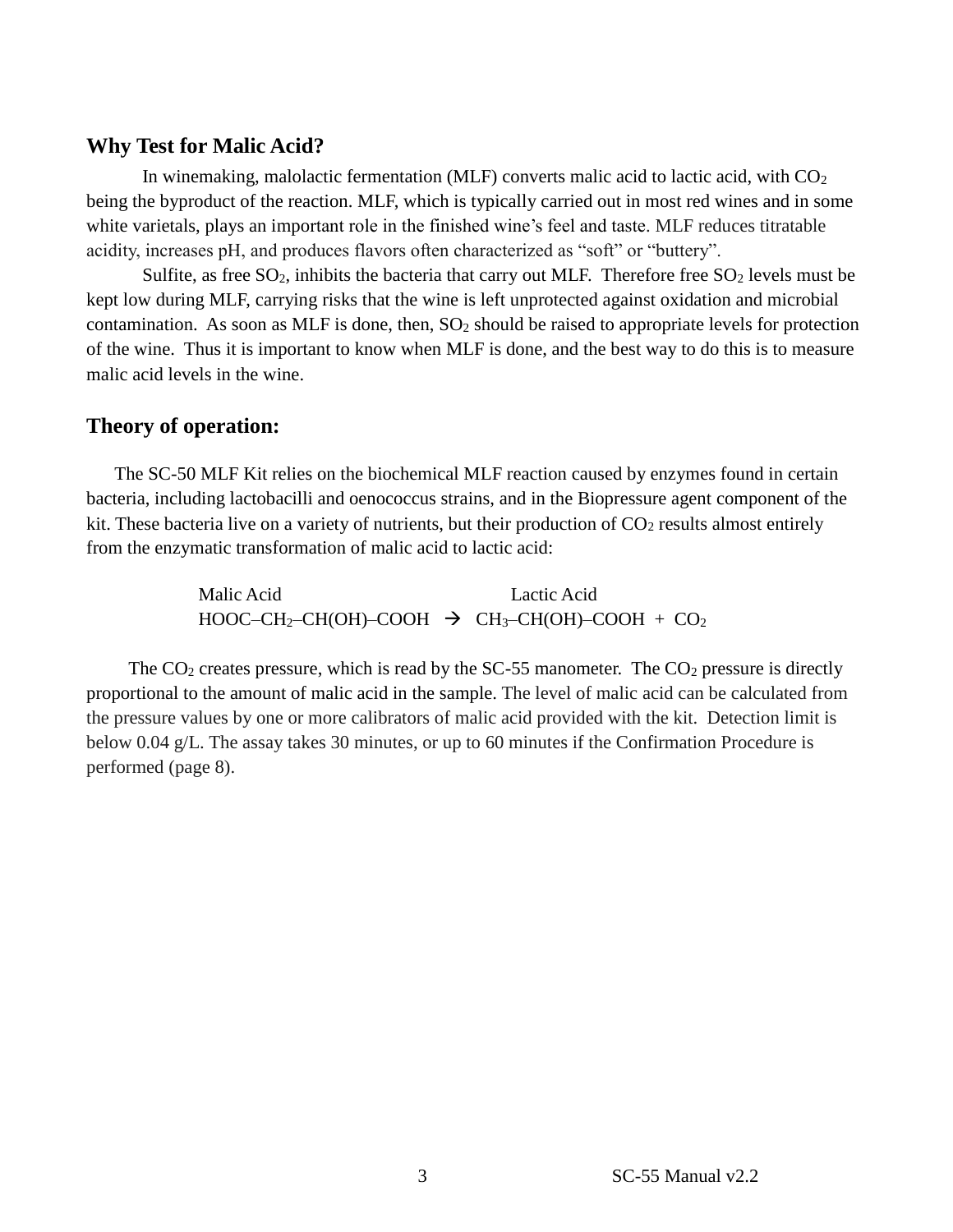# **Setup**

### **Setting up the SC-55 Manometer for the first time:**

- 1. The SC-55 runs on one 9 volt battery. To insert the battery, open the battery housing by removing its single screw on the back and gently lifting it out. Insert the battery in the correct orientation. Replace the cover and re-tighten the screw.
- 2. Low Battery/Auto off:
	- a) When the battery level is too low, the LCD screen will indicate BAT on the lower left side of the screen. Replace the battery.
	- b) After 25 minutes of inactivity, the unit will power off to save battery life. Press Power button to resume. See Appendix B under "Operation", step 8, for override instructions.

### **Instrument Operation:**

- 1. Press the Power button to turn the device on or off. All the characters on the LCD screen will appear briefly, then the current pressure reading will appear.
- 2. The UNITS button allows you to select various units for display of your pressure for your data – e.g., bar, psi, in Hg, etc. Observe that by pressing the button repeatedly, the selected unit cycles across the bottom of the LCD screen. We recommend you use kilopascals (kpa).
- 3. The HOLD button will freeze the display on the current reading. This can be useful when you want to accept the current value and thus want to keep it displayed until you can record it. Pressing the button again will release the hold.
- 4. The DIF button puts the device in differential mode, subtracting the current reading from all subsequent ones. You can use this to "zero" your instrument if you want.
- 5. On the side of the instrument are two buttons.
	- a) The one with a light bulb icon toggles the backlight.
	- b) The one marked REC starts recording mode. You will not normally need to use this mode. You start the mode by pressing this button; press and hold to exit the mode.

### **Prepare all Reaction Vials:**

- 1. Remove Biopressure Agent from freezer and allow to come to room temperature.
- 2. Using the small plastic spoon provided, measure out two (2**)** level scoops (approx. 35-40 mg) of Biopressure Agent into each Reaction Vial.
	- a) Due to the consistency of the Biopressure Agent, we recommend rinsing and completely drying the plastic spoon after filling approximately 5 vials.
- 3. Cap all Reaction Vials.
- 4. Keep out all Reaction Vials needed for MLF assay.
- 5. Place all remaining reaction vials in freezer until use.
	- a. Thoroughly rinse plastic measuring spoon with DI water.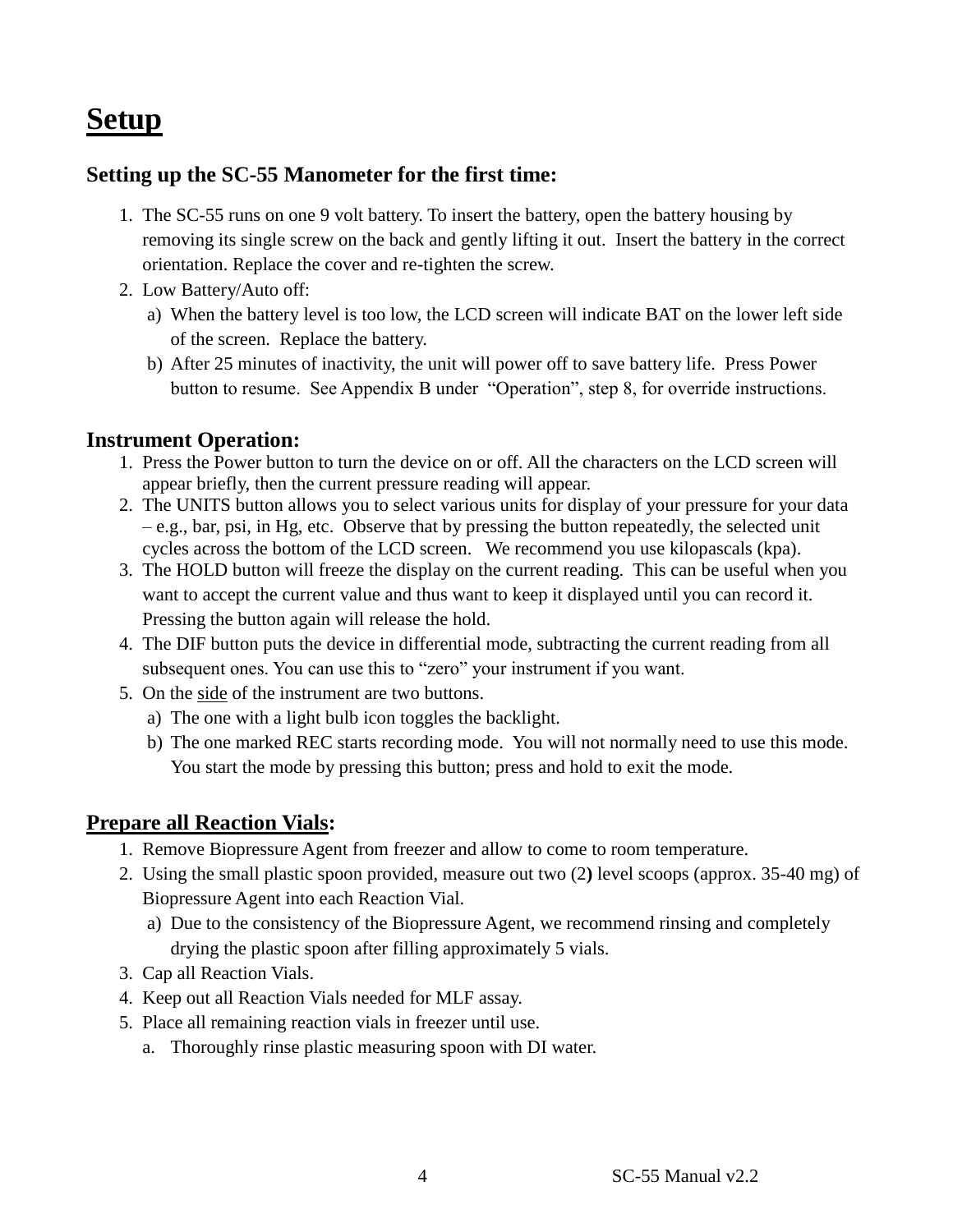# **Procedures**

**The SC-55 is designed to give a read out of pressure in kilopascals (kpa) created by the reaction in the reaction vials. This value can be used to calculate how much malic acid is in your wine. If you wish to quantify your malic acid results you must run at least one standard provided in the kit (0.4 g/L or 0.1 g/L), a "zero" (buffer only), as well as your wine sample. If you believe your wine is at or near completion of MLF, we suggest you quantify your results using the 0.1 g/L standard. If you do not wish to quantify the results you DO NOT need to run a standard; see the Data Interpretation section below.**

**Note: the following procedure is designed to be run at room temperature, between 66 and 73°F (19 - 23°C). Results may differ if temperatures are outside this range. Make sure all reagents and reaction vials are at room temperature at all times in the procedure!** If temperatures fluctuate in your environment, you may want to set up a tray with water at room temperature to serve as a temperature-stabilizing water bath – see step 5 below. See Appendix A for more information on temperature.

- 1. Take out all Reaction vials needed for assay from freezer. One Reaction vial per sample is necessary. If you wish to quantify the results you will need at least two additional reaction vials for the Malic Acid Standard (0.10 g/L and/or 0.40 g/L, and 0.00 g/L; see step 9 below) and for a 0 level response. Allow Reaction vials to come to room temperature before initiating assay. Note that you can run multiple wine samples at one time.
- 2. Take out all reagents from refrigerator or freezer and allow to come to room temperature: Boost Juice, Malic Acid Standard (if quantifying results), and 1M Malic acid (if running confirmation procedure, see below). You may put these reagents in a room temperature water bath.
- 3. Using the 10 mL serological pipette, measure a 10 mL wine sample and dispense into the 100 mL plastic beaker or other suitable container. (Serological pipette can be rinsed with DI water for re-use; we recommend that you remove and discard the cotton plug in the end of the pipette)
- 4. Place wine sample in microwave and boil for 90 seconds at medium power. Actual time depends on your microwave oven's power; the object is to get the wine sample down to about 7-8 mL due to a gentle boil for about 60 seconds without having the wine splash out of the beaker. If you are unsure about the power of your microwave, we suggest you experiment with a couple of wine samples beforehand to determine what the best settings are for your microwave oven. You may also bring wine to a gentle boil on a stove top for 60 seconds.
- 5. Let wine sample cool to room temperature, then pour the sample into the 15 mL conical tube. Add DI  $H_2O$  to restore the volume to 10.0 mL, then pour the sample back into the 100mL beaker or other clean tube. **Be sure the restored sample is completely cooled to room temperature before proceeding to step 8!** If you are using a water bath, place the reagents, vials and restored wine samples into the bath and allow their temperature to stabilize for 5 minutes.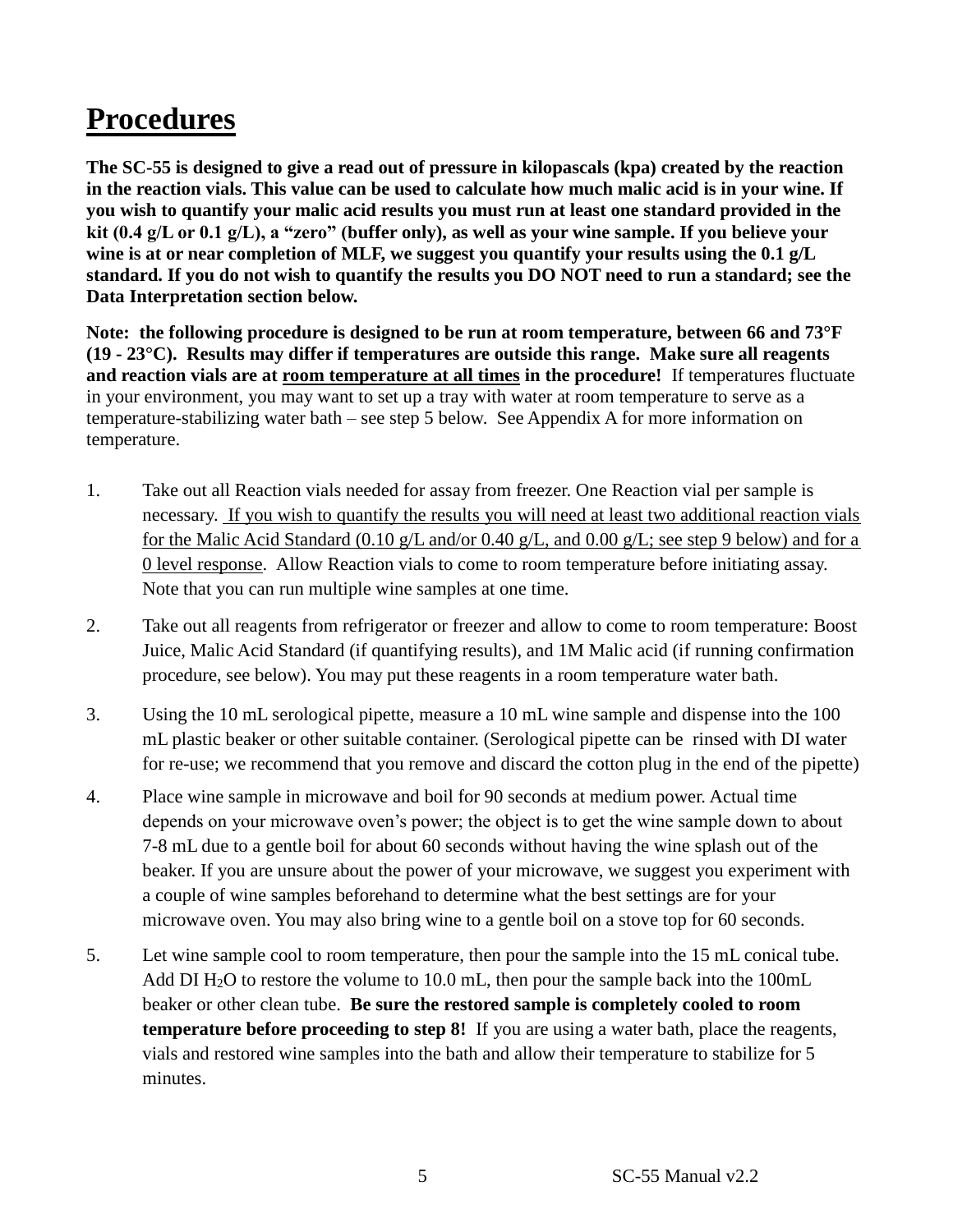- 6. Gently mix the bottle of Boost Juice. Using a plastic bulb pipette, add 5 drops ( $150 \mu L$ ) of the Boost juice into the 10 mL boiled wine sample. Mix wine gently. **Caution: Use care when handling. Boost Juice contains materials that may be a skin irritant. Do not ingest. If there is contact with skin, rinse with plenty of water.**
- 7. Disconnect the vial insertion assembly from the SC-55 by unscrewing the luer lock connector on the bottom of the instrument. (Figure 2.) The disconnected vial insertion assembly will be used to zero the pressure immediately after capping the sample. Note: The luer lock connector should be reattached tightly to the SC-55 (step 9) before taking a measurement in step 14.

Figure 2. Disconnecting the vial insertion assembly



- 8. **[Reminder: be sure the wine sample is at room temperature and not warm to the touch!]**  Using the 10mL serological pipette, transfer exactly 3.0 mL of the wine sample from step 6 into the reaction vial with the Biopressure agent. Immediately cap the vial tightly, then quickly stand the vial upright and position the disconnected vial insertion assembly such that the needle punctures the septum of the reaction vial (see figures 3 and 4, but note that in this case the SC-55 is NOT connected to the vial insertion assembly). Keep the vial insertion assembly with its needle inserted through the septum for about 3 seconds. This step equilibrates the vial's internal pressure to ambient pressure, i.e., it "zeroes" the initial pressure. NOTE: be sure the needle is NOT plugged. See troubleshooting in Appendix A.
- 9. If you are quantifying your results, follow step 8 above, using the 0.4 and/or 0.1 g/L, **and** 0.0 g/L Malic Acid Standards, in the same manner as a wine sample.
- 10. Remove the vial from the insertion assembly and repeat step 8 for each sample or Malic Acid Standard to be analyzed. When done, be sure to reconnect the vial insertion assembly to the SC-55 by firmly screwing its luer lock fitting back on to the mating partner.
- 11. Shake all vials gently but thoroughly for approximately 10 seconds.
- 12. Allow sample to incubate at room temperature for 30 minutes. While incubation is occurring, gently shake the vials at the 10 minute and 20 minute mark.
- 13. Turn on the SC-55. **Press the MODE button if needed to select kpa as units to display.**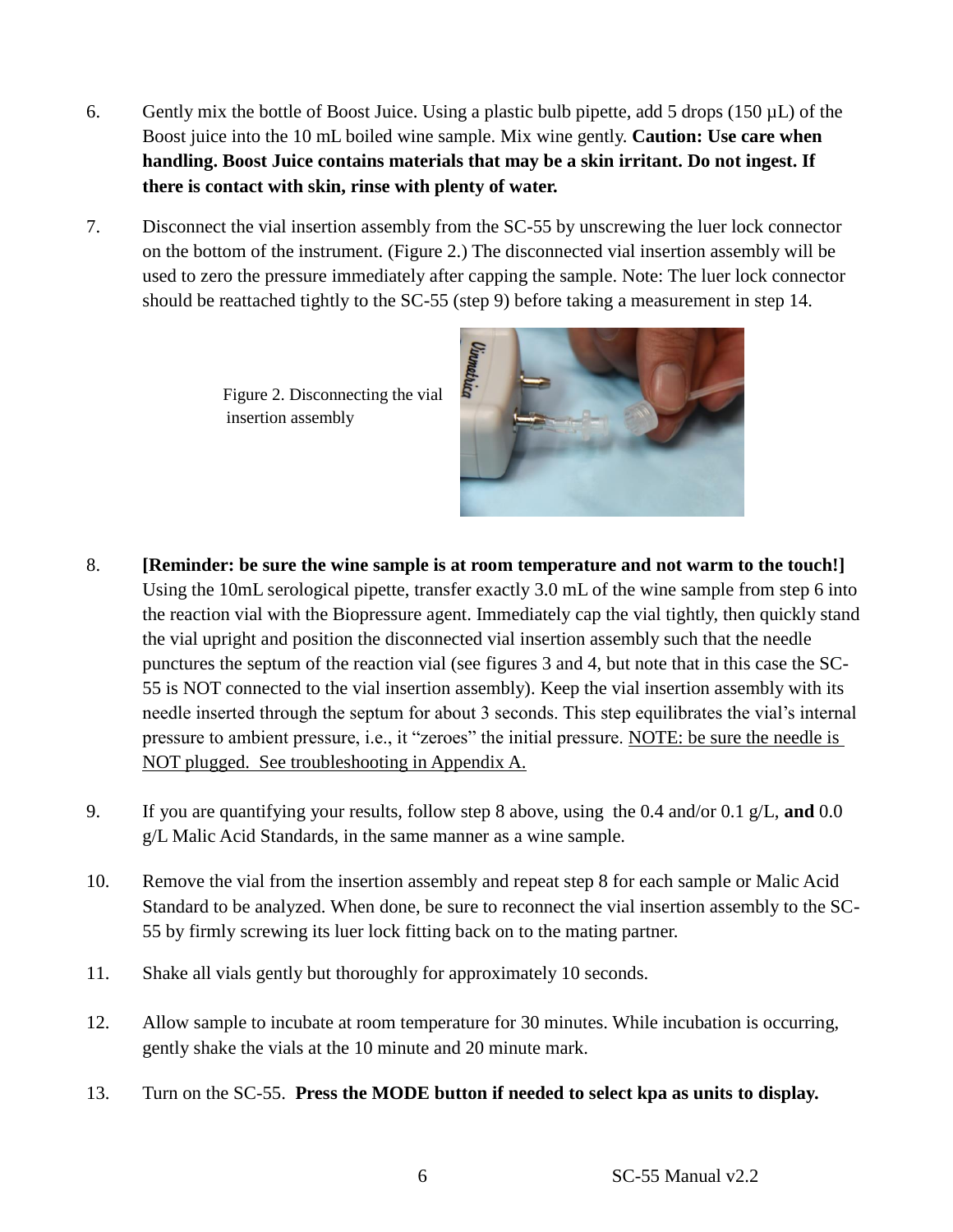- 14. Immediately following the 30 minute incubation period, shake the vial once more for 10 seconds and then proceed to the next step immediately. It is best to shake the vial by holding the cap, as holding the glass vial may change its temperature, resulting in a less accurate pressure reading. DO NOT remove the cap of the vial.
- 15. This is the CO<sup>2</sup> pressure reading step. [**Note:** Make sure all the parts of the vial insertion assembly are secured tightly before proceeding.] Place reaction vial upright on your work surface. Position the opening of the vial insertion assembly over the vial (Figure 3). Gently push the assembly down onto the vial as far as it will go and hold it in place (i.e. so that the assembly's rubber-sheathed needle is inserted into the vial's septum – see Figure 4.)





16. Record the highest value that appears on the meter right after insertion of the needle. This process should take about 5-10 seconds. For calculation purposes, call this value "**a**". **[Note**: If values tend to drift upwards, hold the insertion assembly at the very top or by the flanges at the bottom to minimize heat transfer from your hand to the vial.]

a. If quantifying the measurement, record the highest value for the Malic Acid Standard vials (either 0.10 or 0.40 g/L, or both, if you have run both, and the 0.00 g/L Standard vial);

b. For calculation purposes (see below), call the 0.1 and/or 0.40  $g/L$  Malic Acid Standard responses "**c**". Call the 0.00 g/L Standard response "**b**".

- 17. Release the vial by letting go of the assembly. If you are not performing multiple reactions, continue to the next step. When performing multiple reactions, once the vial is removed, the manometer should stabilize back to the original zero value. If it does not, remove it from the instrument and
- 18. If you did not test a Malic Acid Standard: if the value is above 2.0 kpa, MLF is not complete. If below this, MLF is near or at completion. See "Data Interpretation" (page 9).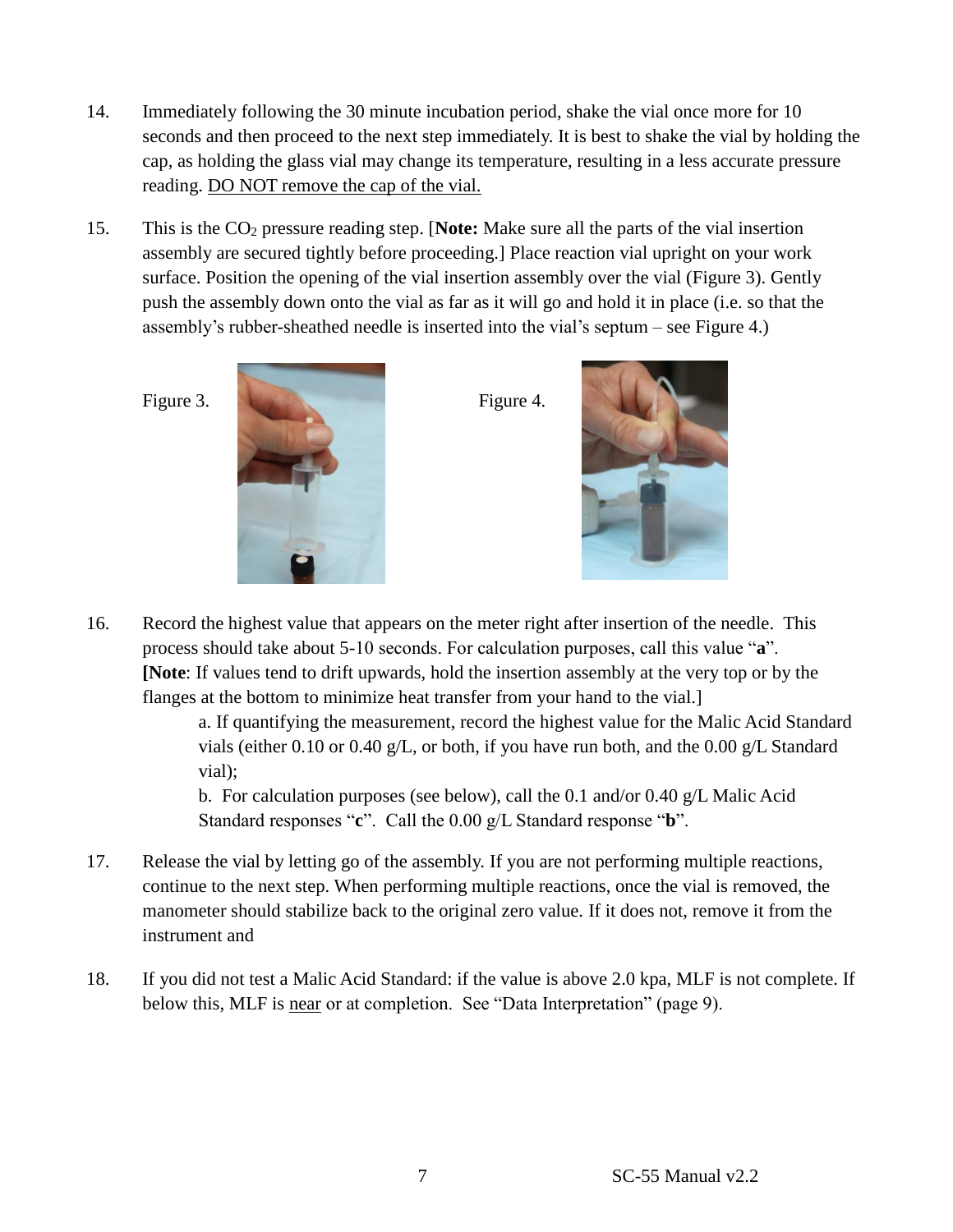# **Confirmation Procedure**

To ensure your biopressure assay is working correctly, you can confirm the validity of the assay result using the 1M Malic Acid concentrate with a "just-completed" wine sample.

- 1. Add Malic Acid concentrate: after recording the  $CO<sub>2</sub>$  response in steps 14 and 15 above, open up the Reaction vial and, using the plastic bulb pipette, add 1 drop (30  $\mu$ L) of 1M Malic Acid to the sample. This is equivalent to 1.3 g/L malic acid in the 3mL wine sample.
- 2. Immediately re-cap the reaction vial and equilibrate it with the disconnected insertion assembly as in step 8 above. Mix the vial thoroughly.
- 3. Repeat steps 10-15 from above, letting the sample incubate again for 30 minutes and performing the CO<sup>2</sup> pressure reading step. Record the data.
- 4. At the end of the confirmation procedure the reading should increase to over **4 kpa**. This confirms that when malic acid is present, the system responds appropriately.

# **Malic Acid Concentration Calculation**

- 1. You should now have three values **a**, **b**, and **c,** from step 16 of the Procedure, in order to calculate the concentration of malic acid:
	- $\mathbf{a}$  = Wine sample results
	- $\mathbf{b} = 0.00 \text{ g/L}$  Malic Acid Standard result
	- **c** = Standard Vial result for standard concentration **S** (e.g., 0.10 g/L or 0.40 g/L)
- 2. The malic acid (MA) content, in grams per liter, is given by

$$
MA, g/L = S * (a - b)/(c - b)
$$

i.e. subtract **b** from **a**, subtract **b** from **c**, divide the first difference by the second, then multiply that result by S, the concentration of your standard (usually  $0.10$  or  $0.40$  g/L)

Example: For a red wine: **a** was 0.97, **b** was 0.71, and **c** was 1.30 for a 0.10  $g/L$  standard, (i.e., S was 0.10). So the malic acid concentration was

 $0.10 \times (0.97 - 0.71)/(1.30 - 0.71) = 0.044$  g/L malic acid

Having determined the concentration in  $g/L$ , you should use Table 1 as a rough guideline for status of MLF in your wine: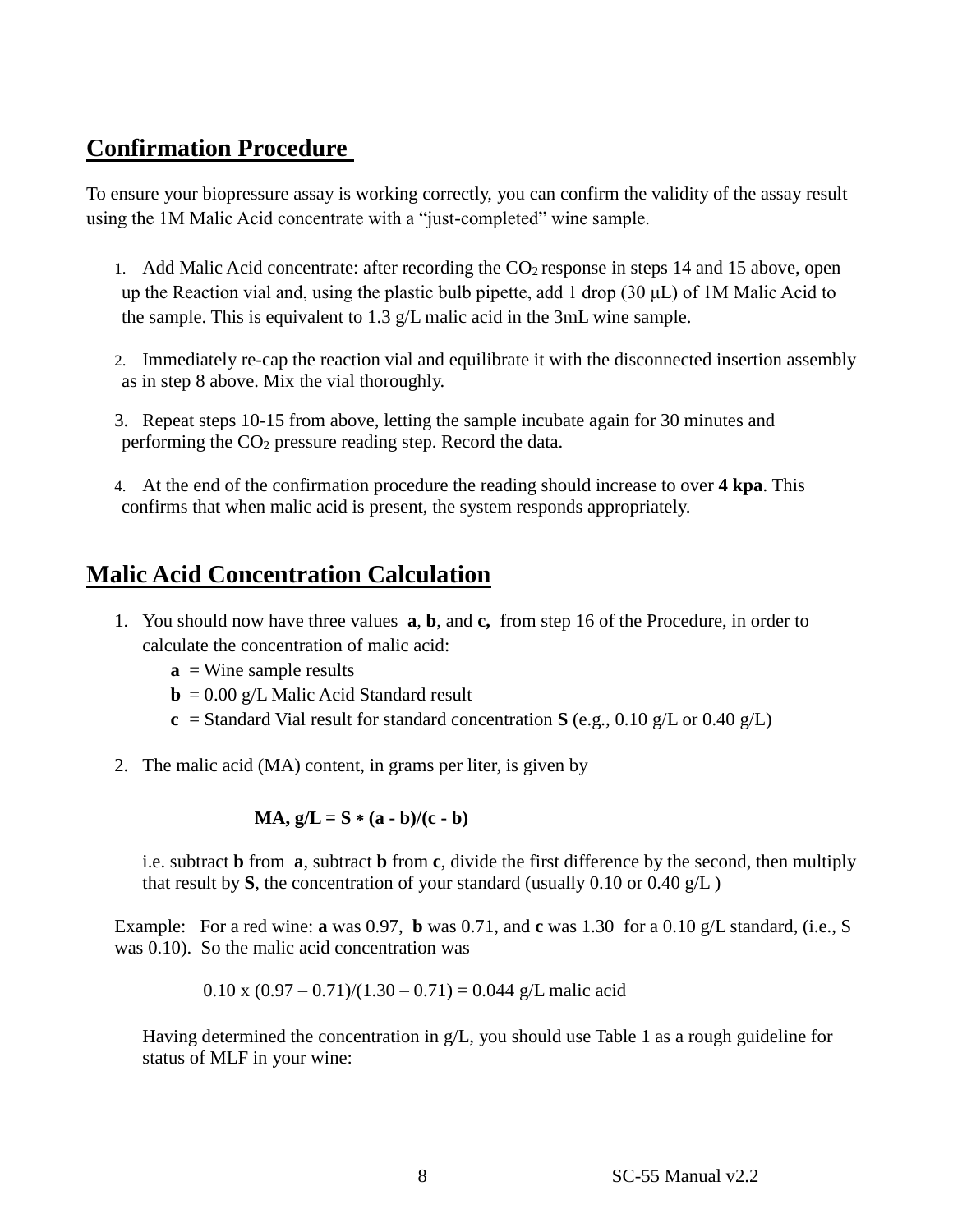| Malic Acid Concentration, g/L | <b>MLF</b> status            |
|-------------------------------|------------------------------|
| Above 1                       | Not started or just started  |
| $0.4 - 1.0$                   | Incomplete, probably started |
| $0.1 - 0.4$                   | Progressing well             |
| $0.05 - 0.1$                  | Nearly complete, probably OK |
| Below 0.05                    | Complete                     |

Table 1. MLF Malic Acid concentration and status

# **Data Interpretation**

The SC-55 kit is designed to give a readout of  $2 \pm 0.2$  kpa when the level of malic acid in the wine is at 0.1 g/L, where MLF is considered to be almost complete. If the malic acid level is below 0.04 g/L, a signal around 1 kpa will be seen. At this point we highly recommend you verify this result by following the confirmation procedure above or running the sample with a standard to confirm low malic acid levels. See Table 2 below for further details.

Table 2. Example data with the MLF Kit. Your results may differ.

| <b>Malic Acid</b><br>Concentratio<br>n(g/L) | <b>Kilopascal</b><br><b>Reading</b> |
|---------------------------------------------|-------------------------------------|
| 0.4                                         | $3.7 \pm 0.4$                       |
| 0.1                                         | $1.6 \pm 0.3$                       |
| 0.04                                        | $1.1 \pm 0.2$                       |
|                                             | $0.8 + 0.2$                         |

**Note:** The readout values for the Malic Acid Standard are averages and can vary slightly unit to unit. Table 2 is an example. Your results may be different.

## **Finishing Up:**

- 1. Turn off the SC-55 manometer.
- 2. If you have unused reaction vials, place these back in the freezer as well as the 1M Malic Acid and the Malic Acid Standard Solutions. Place the Boost Juice™ back in the refrigerator.
- 3. Rinse all plasticware with DI water and store the unit and plastic accessories in a safe place.
- **4.** Thoroughly rinse out all used reaction vials with DI (distilled) water two to three times and air dry with lid removed. Save all reaction vials and caps. Reaction vials and septa caps can be reused and replaced if/when necessary.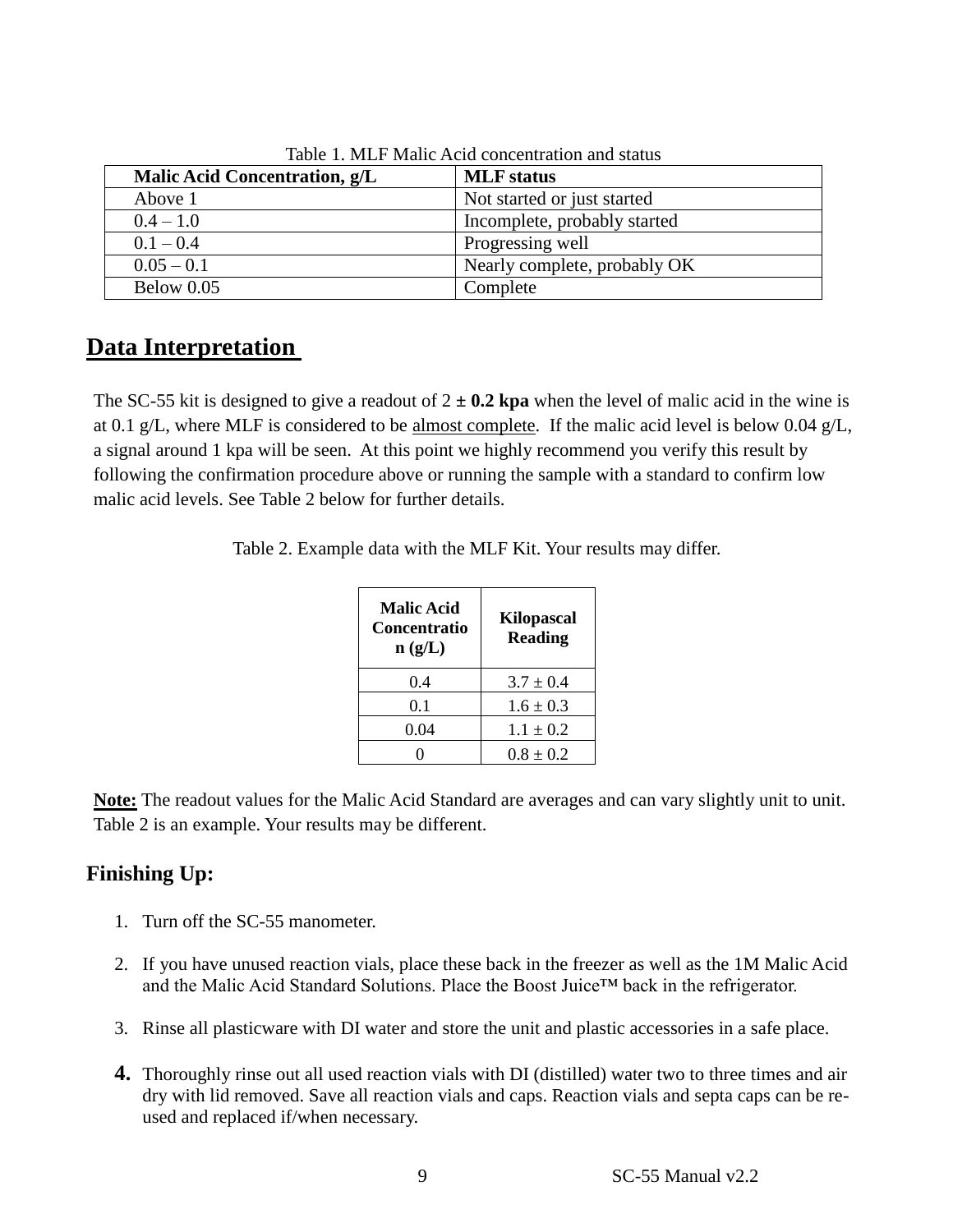## **Representative Data:**

Analyses performed at Vinmetrica Labs on an SC-55. This table is for reference purposes only; your data may be different. The Red Wine had completed MLF; the White wine had not.

| <b>Representative Data</b> |                        |                                        |                                        |  |  |
|----------------------------|------------------------|----------------------------------------|----------------------------------------|--|--|
| Sample                     | Sample response<br>(a) | Standard response (c,<br>for $S = 0.4$ | Zero Standard response<br>( <b>b</b> ) |  |  |
| White wine                 | 9.22                   |                                        | 0.80                                   |  |  |
| Red Wine                   | 1.22                   | ---                                    | 0.80                                   |  |  |
| Red Wine Pre- MLF          | 8.87                   | ---                                    | 0.80                                   |  |  |
| $0.4$ g/L malic acid       |                        | 3.7                                    | 0.80                                   |  |  |
|                            |                        |                                        |                                        |  |  |

#### Table 3. Representative data from concentration calculations

**Technical assistance: [info@vinmetrica.com](mailto:info@vinmetrica.com) tel. 760-494-0597**

# **Ordering Refill Kits for your MLF Analyzer:**

In an effort to eliminate waste, the MLF Kits now contain parts that are reusable. Please see information below.

All Reaction Vials are reusable as long as they are not chipped, broken, or contaminated. Reaction vials will no longer be sold as part of the Reagent Refill Kits. Reaction vials will now be sold separately in packs of 10 or 20 and include new septa caps.

The septum caps are reusable up to six (6) punctures, following the procedure, you may use a septum cap for up to three (3) different tests (2 punctures per test). Replacement septum caps will also be sold separately in packs of 10 or 20.

MLF Refill Kits are sold with all reagents and the Biopressure Agent. You have the option to buy the refill kits with or without the plastic scoop provided with the SC-50 MLF Kit. Refill Kits will be sold in amounts enough for 10 or 20 tests.

The refill kits now contain the additional 0.00 g/L Malic Acid Standard that must be run in each de procedure when quantifying the malic acid level. The Biopressure Agent is sold in a single vial with enough material to perform the specified number of tests. The 10 test refill kit contains enough Biopressure Agent to run 10 tests and two 0.00 g/L Malic Acid Standards.

The user must now fill reaction vials before beginning the MLF analysis.

Protocol for preparing reaction vials:

1. Remove Biopressure Agent from freezer and allow to come to room temperature.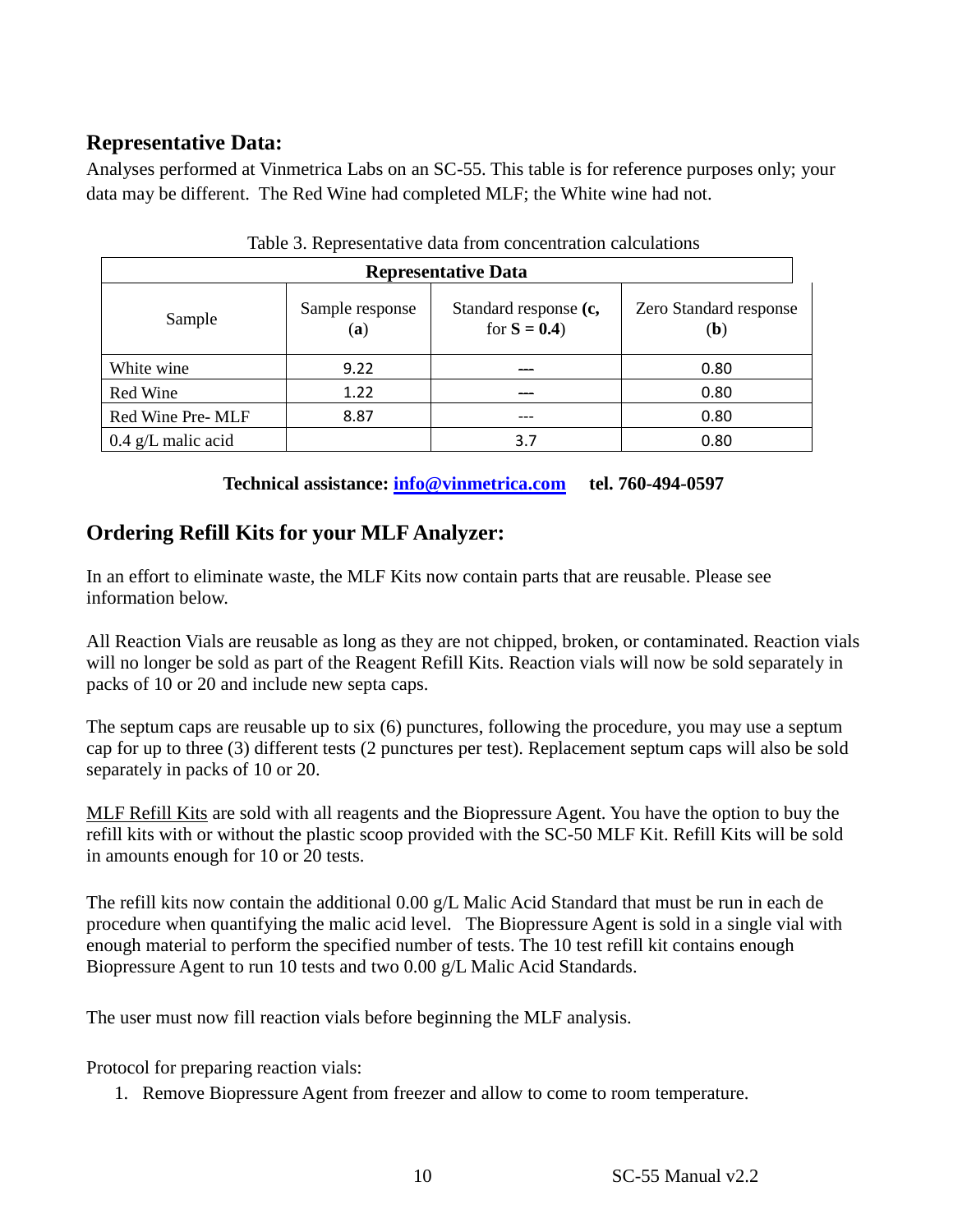- 2. Using the small plastic spoon (PN: RS-12), measure out two (2**)** level scoops (approx. 35-40 mg) of Biopressure Agent into each reaction vial.
- 3. Due to the consistency of the Biopressure Agent, we recommend rinsing and completely drying the plastic spoon after filling approximately 5 vials.
- 4. Cap all reaction vials.
- 5. Keep out all reaction vials needed for MLF assay.
	- 1. For Quick Check Mode, you will need one (1) reaction vial per wine sample.
	- 2. For Quantify Mode you will need at least three (3) reaction vials, one (1) for the Malic Acid Standard, one (1) for the Zero Response and one (1) per wine sample. (See Concentration Calculation, pg 8 of the manual, for further information).
- 6. Place all remaining reaction vials in freezer until use.
- 7. Thoroughly rinse plastic measuring spoon with DI water.

**NOTE:** If you have been testing MLF using the SC-50 and have not kept your reaction vials, we recommend purchasing the MLF Refill Kit (in the increment you need) plus a set of reaction vials (in the increment you need). You will only need to replace the Refill Kit and the septa caps when necessary.

With the purchase of your SC-50 MLF kit, after you have run 5 assays, you will have 5 empty vials with septum caps that can be used additional times. If you do not plan on running more than 5 tests at a time, you can purchase the MLF 10 Test Refill Kit (PN: SC-50-3-10). This Refill Kit will allow you to perform 10 more tests without having to purchase additional reaction vials or septum caps. After the 10 tests have been performed, the septum caps will have been used to their limit and the reagents and Biopressure agent will be depleted.

For more information, please visit our website at www.vinmetrica.com or call our Tech Support, (760) 494-0597.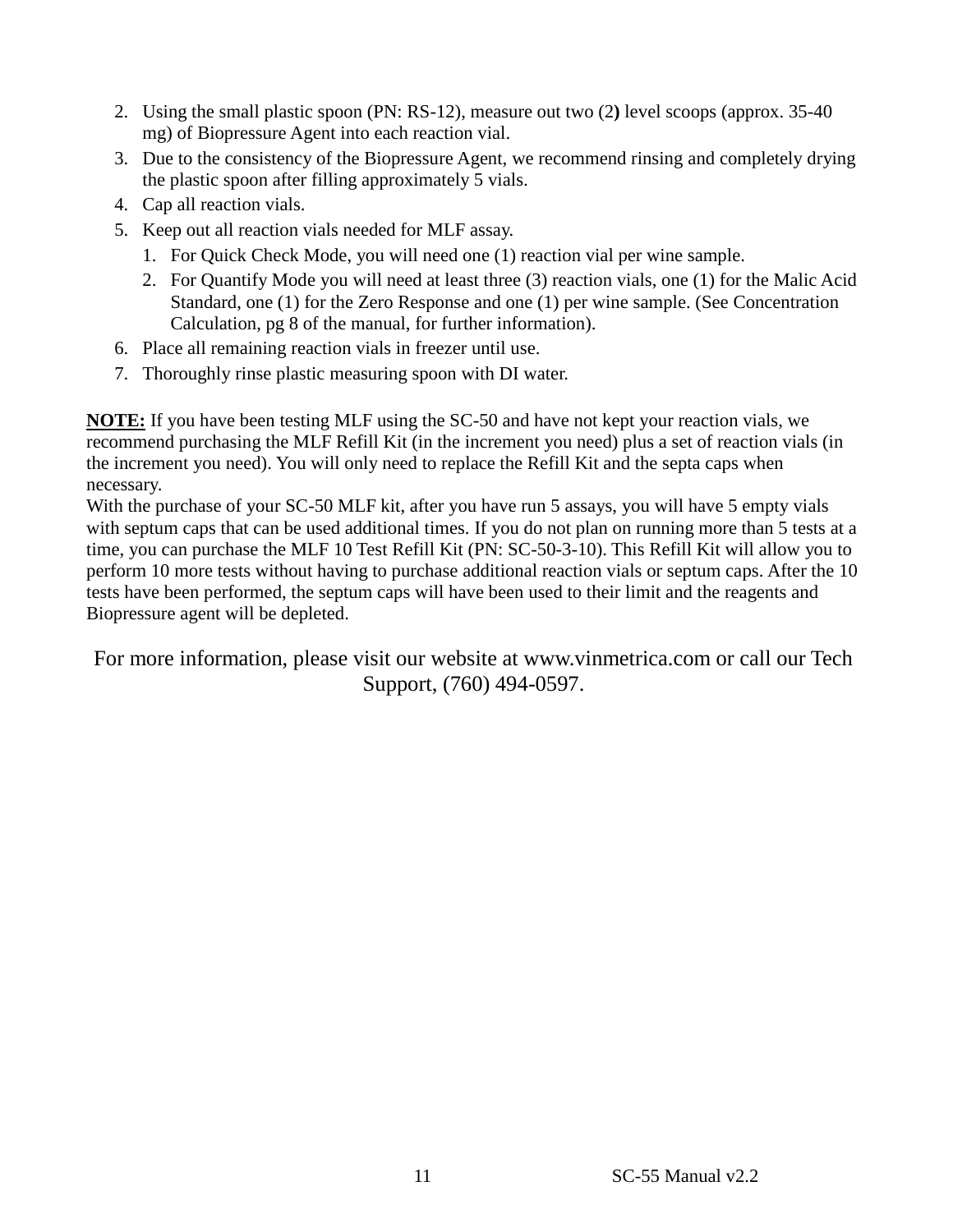# **WARRANTIES AND LIABILITIES**

- 1. The materials provided in the kit, as described on pages 1 and 2 above, ("Materials") are warranted as follows: The SC-55 Manometer instrument and non-reagent accessories are warranted against defects in workmanship for 24 months from date of purchase. The reagents are warranted to perform as described herein up until any stated expiration date or 6 months after purchase, whichever is later, provided storage recommendations are followed. THE WARRANTIES IN THESE TERMS AND CONDITIONS ARE IN LIEU OF ALL OTHER WARRANTIES, EXPRESS OR IMPLIED, INCLUDING WITHOUT LIMITATION ANY WARRANTIES OF MERCHANTABILITY, NONINFRINGEMENT, OR FITNESS FOR A PARTICULAR PURPOSE, SAID WARRANTIES BEING EXPRESSLY DISCLAIMED.
- 2. Buyer agrees that its sole and exclusive remedy against Vinmetrica shall be limited to the repair and replacement of Materials or parts of Materials, provided Vinmetrica is promptly notified in writing, prior to the expiration of the warranty period specified above, of any defect. Vinmetrica's liability for any damages due Buyer shall be limited to the purchase price of the Materials.
- 3. VINMETRICA'S MAXIMUM LIABILITY FOR ALL DIRECT DAMAGES, INCLUDING WITHOUT LIMITATION CONTRACT DAMAGES AND DAMAGES FOR INJURIES TO PERSONS OR PROPERTY, WHETHER ARISING FROM VINMETRICA'S BREACH OF THESE TERMS AND CONDITIONS, BREACH OF WARRANTY, NEGLIGENCE, STRICT LIABILITY, OR OTHER TORT WITH RESPECT TO THE MATERIALS, OR ANY SERVICES IN CONNECTION WITH THE MATERIALS, IS LIMITED TO AN AMOUNT NOT TO EXCEED THE PRICE OF THE MATERIALS. IN NO EVENT SHALL VINMETRICA BE LIABLE TO BUYER FOR ANY INCIDENTAL, CONSEQUENTIAL OR SPECIAL DAMAGES, INCLUDING WITHOUT LIMITATION LOST REVENUES AND PROFITS.

#### **HAZARDS AND TOXICITY**

All Materials offered by Vinmetrica are intended for use by individuals who are familiar with laboratory procedures and their potential hazards. The Materials contain chemicals which may be harmful if misused. Due care should be exercised with all Materials to prevent direct human contact. Glassware can break and chemicals can splash during experiments; *always use safety glasses*. We strongly recommend using nitrile or latex gloves and wearing long pants, long sleeves and closed-toe shoes. Dispose of unwanted material by adding baking soda to wine samples and dumping down the sink with plenty of water. Keep out of reach of children.



6084 Corte del Cedro, Suite 105 - Carlsbad, CA 92011 www.vinmetrica.com (760) 494-0597 info@vinmetrica.com Copyright 2010-18. Sportsman Consulting, LLC DBA Vinmetrica. All rights reserved.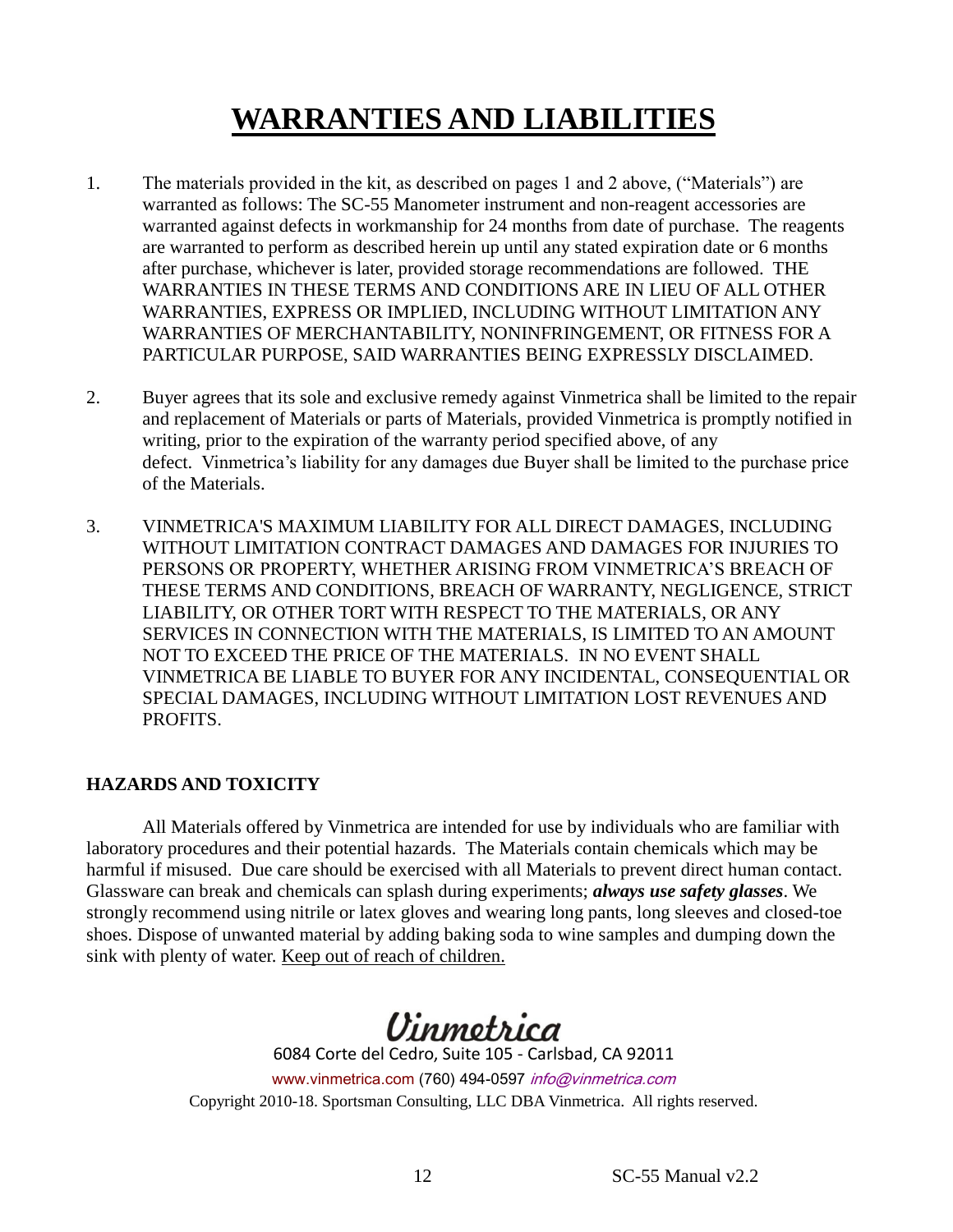# **Appendix A – Troubleshooting and FAQs**

- 1. The SC-55 does not power on: Check the battery and replace if necessary.
- 2. Little or no response is seen on inserting a vial into the assembly, or a response is low and steadily increasing over the course of a few seconds: Check to be sure the insertion needle is not plugged or partially obstructed. Disconnect the vial insertion assembly as shown in Figure 2 above. Unscrew the needle+tubing from the assembly. Blow through the plastic luer end of the tubing with the needle suspended in water. A steady stream of bubbles should flow easily out the end of the needle. If no or only a few bubbles per second can be seen, the needle may be plugged. Sometimes pressure can applied to the luer end of the needle line to clear it. You can order replacement needle/assemblies from Vinmetrica (part number SC-50-15).

### **FAQs**

#### **1. What are possible interferences in the assay?**

Very high alcohol levels (above 20% ABV) may change the response of the system somewhat. The boiling step generally reduces levels far enough to limit this problem. For very high alcohol levels, you can dilute the wine in distilled water to bring the concentration below 10% ABV.

High free  $SO_2$  levels ( $>30$ ppm) may impact the Biopressure agent. Again, boiling will help this, but if needed you can dilute the wine sample as above.

#### **2. What if I did not shake the vial during the 30 minute incubation period? Do I need to start over? Is this vial no longer good?**

We highly recommend that you always shake your vial at the 10 minute and 20 minute mark during incubation to ensure that the Biopressure agent gets thoroughly mixed. At this point, how you proceed is at your discretion. We normally recommend that you start over with a new reaction vial, but if you choose to proceed, make sure that your sample has had a good thorough shake before performing the CO<sup>2</sup> pressure reading step. You need all of the Biopressure agent to be available in your reaction vial.

#### **3. What if I let the incubation period go for longer than 30 minutes? Is my sample no longer good?**

If you allow your reaction to incubate for longer than 30 minutes the reaction results may be affected. Timing in this step is not critical but needs to be as close to the 30 minute mark as possible. Accuracy of the technique may be affected by letting the reaction go for excessive periods of time.

#### **4. What is the effect of temperature on the assay?**

Temperature can have a significant effect on the assay. Whatever temperature you are using, it is important to be sure that all components of the assay start and finish at the same temperature. In particular, be very sure that your wine samples have completely cooled to room temperature after restoring their volume to 10.0 mL as directed in step 5 of the procedure. A water bath with controlled temperature is a useful option – put all your reagents, vials and restored samples in this bath for 5-10 minutes before starting the assay, and leave the reaction vials in the bath until you do the final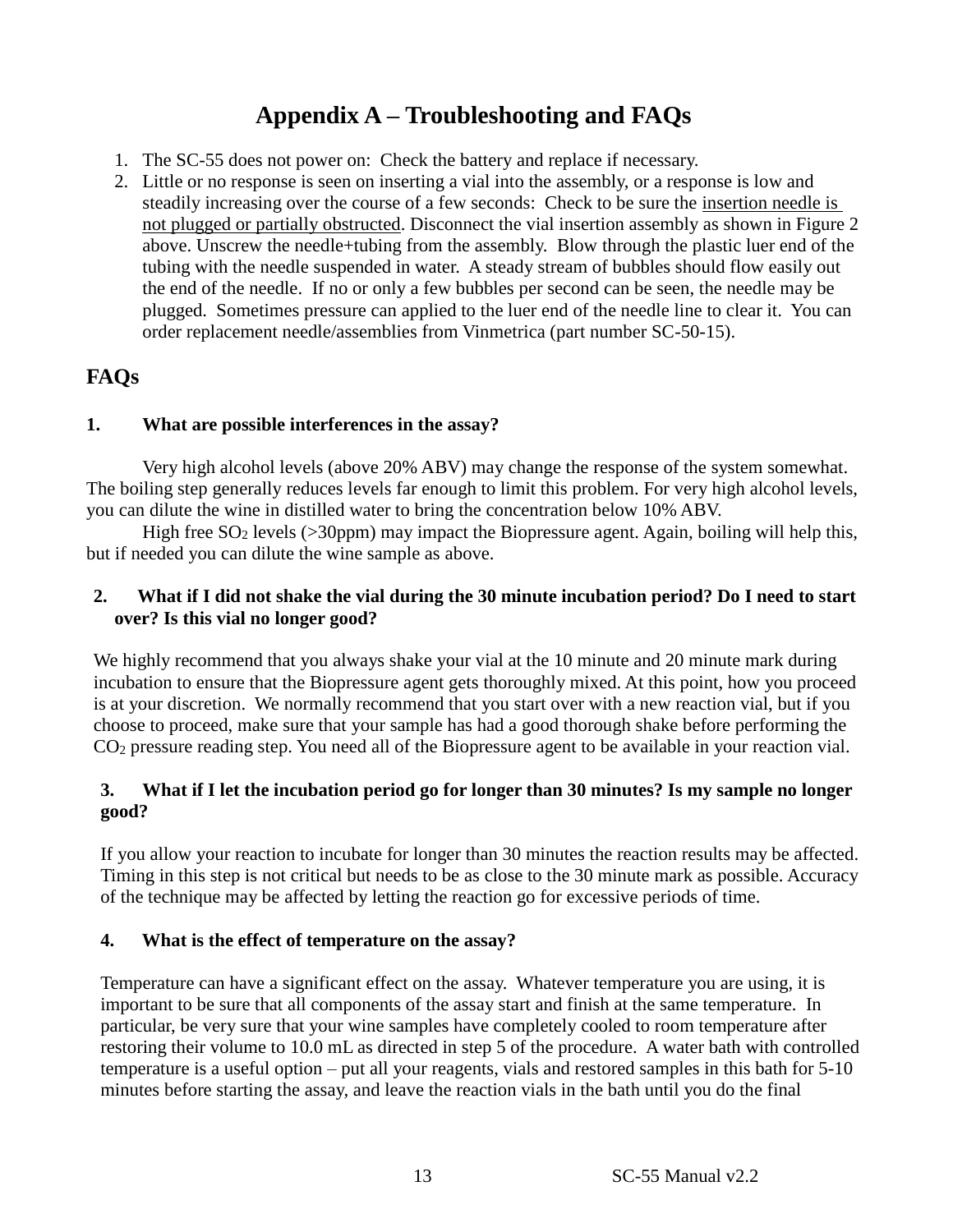pressure measurements. Even a simple tray with water at room temperature can help to stabilize the temperature.

The recommended temperature is standard room temperature, or about 70  $\rm{^{\circ}F}$  (21 $\rm{^{\circ}C}$ ). Temperatures within 3 degrees  $\mathrm{P}F$  (or 1.5  $\mathrm{P}C$ ) of this value should be fine. At lower temperatures, the rate of the Biopressure reaction slows down, and the pressure change also is lower, just like car tires lose pressure in cold temperatures. Therefore the assay is less sensitive at lower temperatures.

At higher temperatures, the opposite effect occurs: the reaction will go faster and generate higher values. In principle this is not bad *per se* – the assay becomes slightly more sensitive with the higher pressures generated. There is nothing wrong with using a higher temperature up to about 95°F  $(35^{\circ}C)$ , with two cautions: 1. the higher pressure resulting from higher temperatures may exceed the guidelines we provide here for the 0.1  $g/L$  level – therefore you will have to pay attention to concentration calculations; 2. most users' environments aren't set up to control higher temperatures that well, so increased variability may result.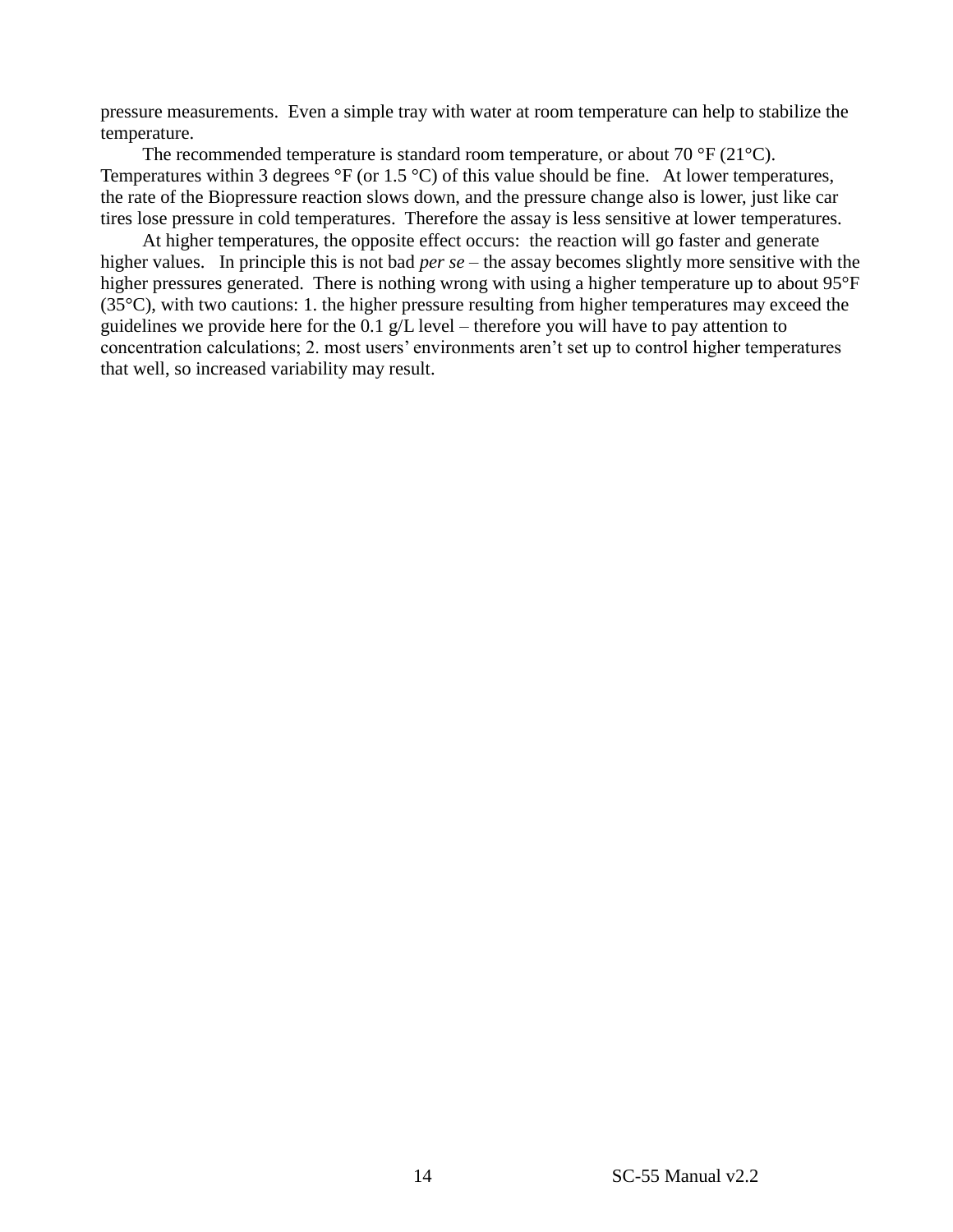### **Appendix B. SC-55 Manometer: additional information**

# Operation

1.ON / OFF button:

to turn on or off the power

Press the ON / OFF button to turn on the power of manometer. When turned on, the screen will be displayed for about two seconds and then will display the normal measurement mode.

2. Clearance button:

When turned on, if there is no input differential pressure, instrument will not be cleared by itself. Necessarily need to be manually cleared, press the HOLD button for about 5 seconds,

The screen will show -it will be cleared later.

3.UNITS button:

intermittently press the UNITS button there will revolve various units at the bottom of the screen. These units are as follows: bar, mmHg, Ozin2, Kgcm2, psi, inH2O, Kpa, ftH2O, inHg, cmH2O, mbar.

4.DIF button:

the pressure value when pressing the DIF button subtracting the pressure value before pressing.

5.HOLD button:

pressing the HOLD button will keep the current measured result. Pressing once more will lift the hold function.

6.REC button:

this button is on the side of the instrument, intermittently press this button will display the maximum, minimum, average result in process of recording measuring. Meanwhile the other function buttons are locked and can not operated. Long pressing the REC button for about 5 seconds and it will quit recording mode.

7. Backlit button:

pressing the backlight button and the backlight will turn on. In dark environment can use this function. Press the backlight button again to turn off the backlight.

8. Automatic power-off function:

it will automatically power off if instrument not work for more than 25 minutes. This can extend the battery life. If do not want to turn off the power, press hold button first, then press the ON / OFF button to start.

LCD will show "ON" to close the function of automatic power-off.